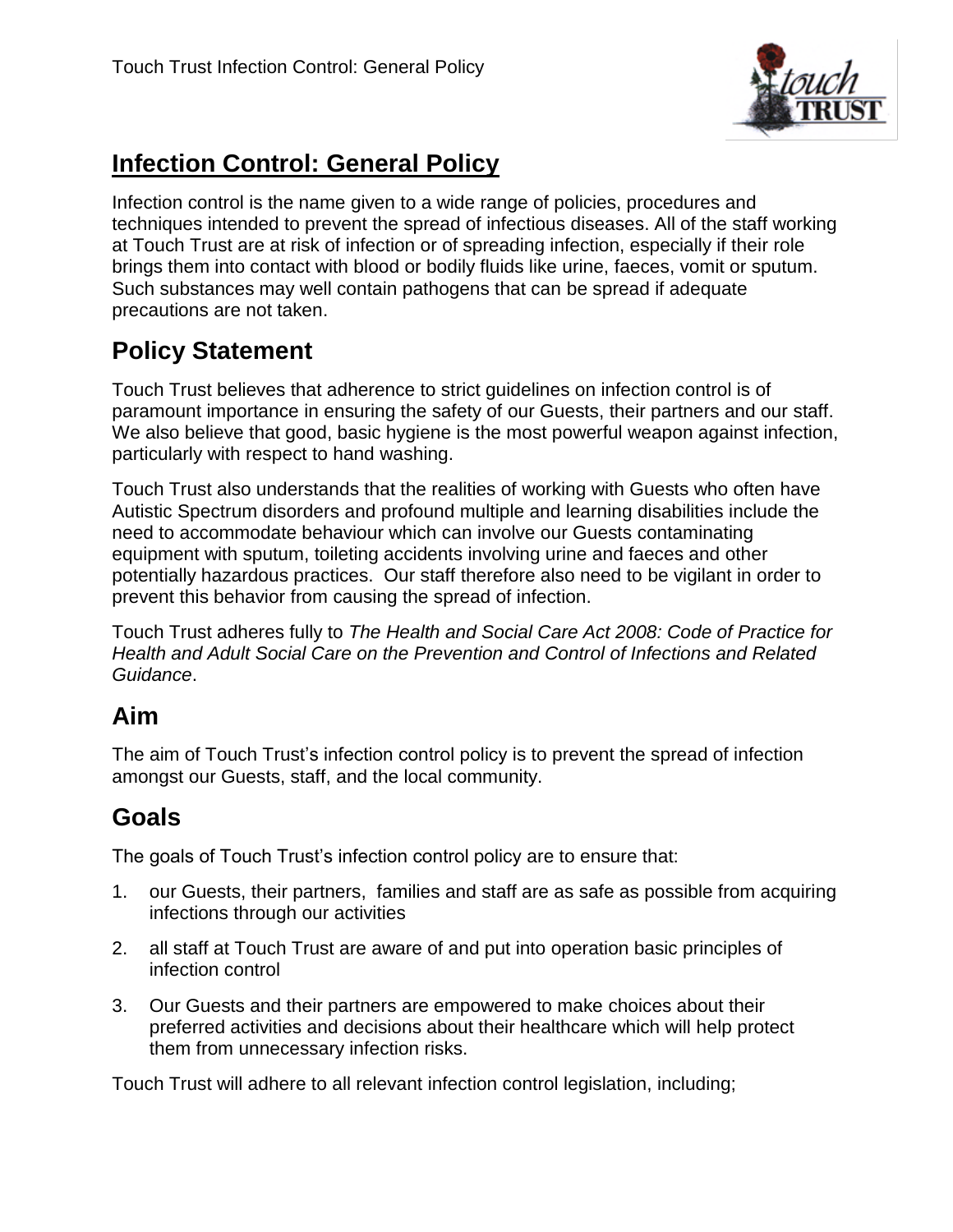

- 1. the Health and Safety at Work Act, etc. 1974 and the Public Health Infectious Diseases Regulations 1988, which place a duty on the organisation to prevent the spread of infection
- 2. the Reporting of Incidents, Diseases and Dangerous Occurrences Regulations 2013 (RIDDOR), which place a duty on the organisation to report outbreaks of certain diseases as well as accidents such as needle-stick accidents
- 3. the Control of Substances Hazardous to Health Regulations 2002 (COSHH), which place a duty on the organisation to ensure that potentially infectious materials within the organisation are identified as hazards and dealt with accordingly
- 4. the Food Safety Act 1990.

### **Infection Control Procedures**

At Touch Trust;

- 1. all staff are required to make infection control a key priority and to act at all times in a way that is compatible with safe, modern and effective infection control practice
- 2. the management of Touch Trust will make every effort to ensure that staff offering outreach services in the homes of our Guests have access to sufficient facilities and supplies of appropriate equipment to ensure that they can implement effective infection control procedures and techniques
- 3. any staff who does not feel that they have access to sufficient facilities and supplies of appropriate equipment to ensure that they can implement effective infection control procedures and techniques have a duty to inform their line manager or supervisor

## **Effective Hand Washing**

Touch Trust believes that the potential for cross-infection is highest due to unwashed or poorly washed hands, which provide an effective transfer route for micro-organisms, mostly by contaminating equipment used during the Sessions.

Touch Trust believes that regular, effective hand washing and drying (and hand sanitizing), when done correctly, is the single most effective way to prevent the spread of communicable diseases. Staff who fail to adequately wash and dry their hands before and after Activity Sessions, and who fail to properly sanitize their hands during Activity Sessions, may transfer micro-organisms from one Guest to another and to the equipment being used, exposing themselves, Guests and their partners to infection.

Touch Trust also believes that regular equipment cleaning is also essential to prevent the spread of communicable diseases. Staff who fail to ensure the equipment used in their Activity Sessions is clean, and who fail to isolate any contaminated equipment for cleaning before further use, also expose themselves, our Guests and their partners to infection.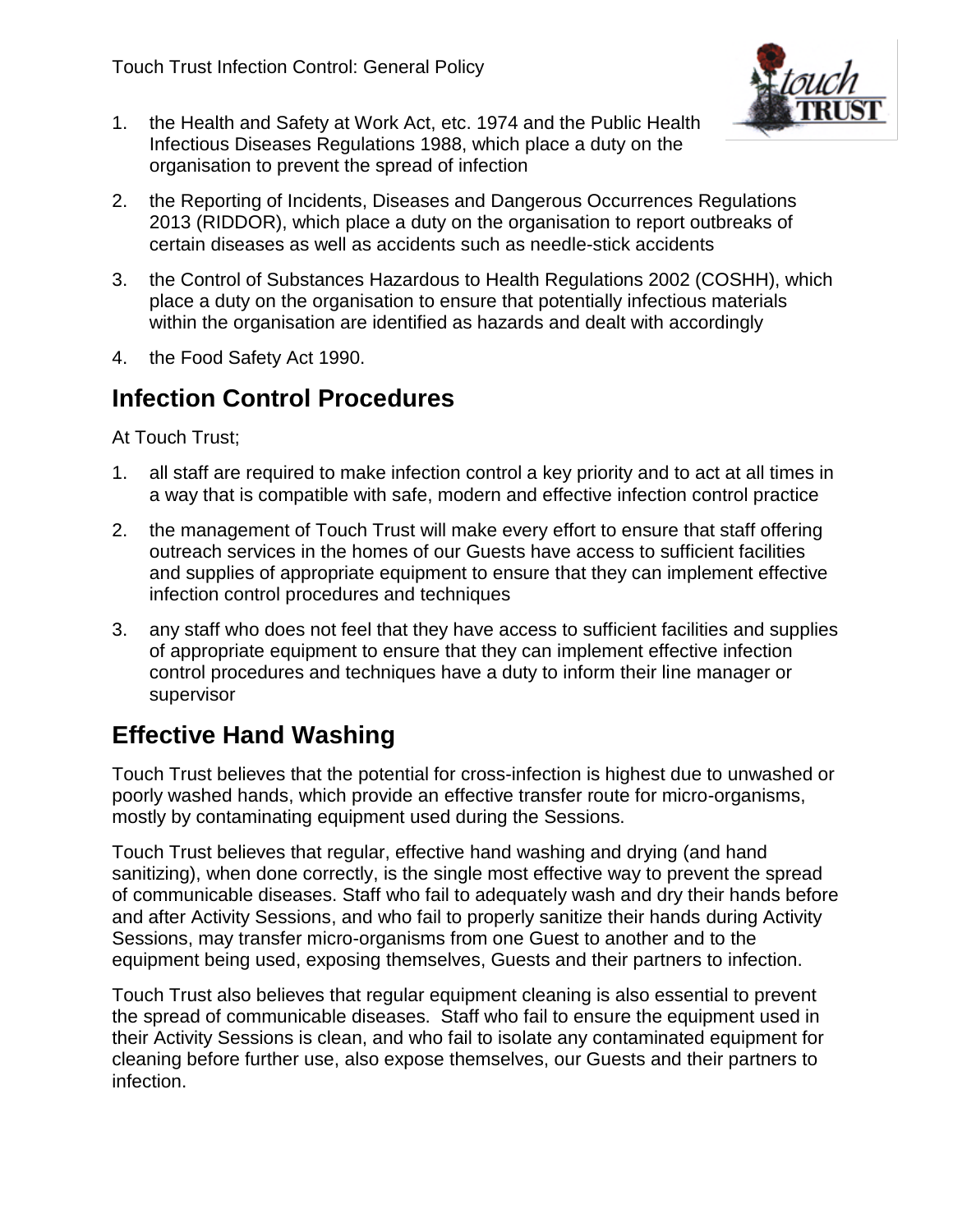

For these reasons;

- 4. All staff should, at all times, observe high standards of hygiene to protect themselves and their Guests from the unnecessary spread of infection.
- 5. All staff should ensure that their hands are thoroughly washed and dried between Activity Sessions, and at any other time;
	- a. after handling any body fluids or waste or soiled items
	- b. after using the toilet
	- c. before handling foodstuffs
- 6. Hands should be washed thoroughly liquid soaps and disposable paper towels should be used rather than bar soaps and fabric towels whenever possible.
- 7. All cuts or abrasions, particularly on the hands, should be covered with waterproof dressings at all times.
- 8. Ordinary soap is considered to be effective for routine use in removing dirt and reducing levels of transient micro-organisms on the skin to acceptably safe levels.
- 9. The use of antiseptic or antimicrobial preparations is recommended if service users are known to have an infectious disease or are colonised with antibiotic-resistant bacteria, such as Methicillin Resistant Staphylococcus Aureus (MRSA).
- 10. Antiseptic hand washing solutions and hand sanitizing wipes may also be used in situations where effective hand washing is not practicable, for example during group Activity Sessions.
- 11. All staff should also ensure that their hands are properly sanitized during Sessions:
	- a. between working with each and every Guest where direct contact is involved, no matter how minor the contact
	- b. after any touch therapy or massage, including offering Guests hand cream
	- c. before and after any care activity.
- 12. The use of alcoholic products for hand decontamination is not intended to replace washing hands with soap and water but rather to supplement hand washing where extra decontamination is required or to provide an alternative means of hand decontamination in situations where standard facilities are unavailable or unacceptable (for example, between service users or in unsanitary conditions).
- 13. For hand sanitizers and hand cleansing wipes to be effective hands should be thoroughly washed before their use and again after the Activity Session has ended.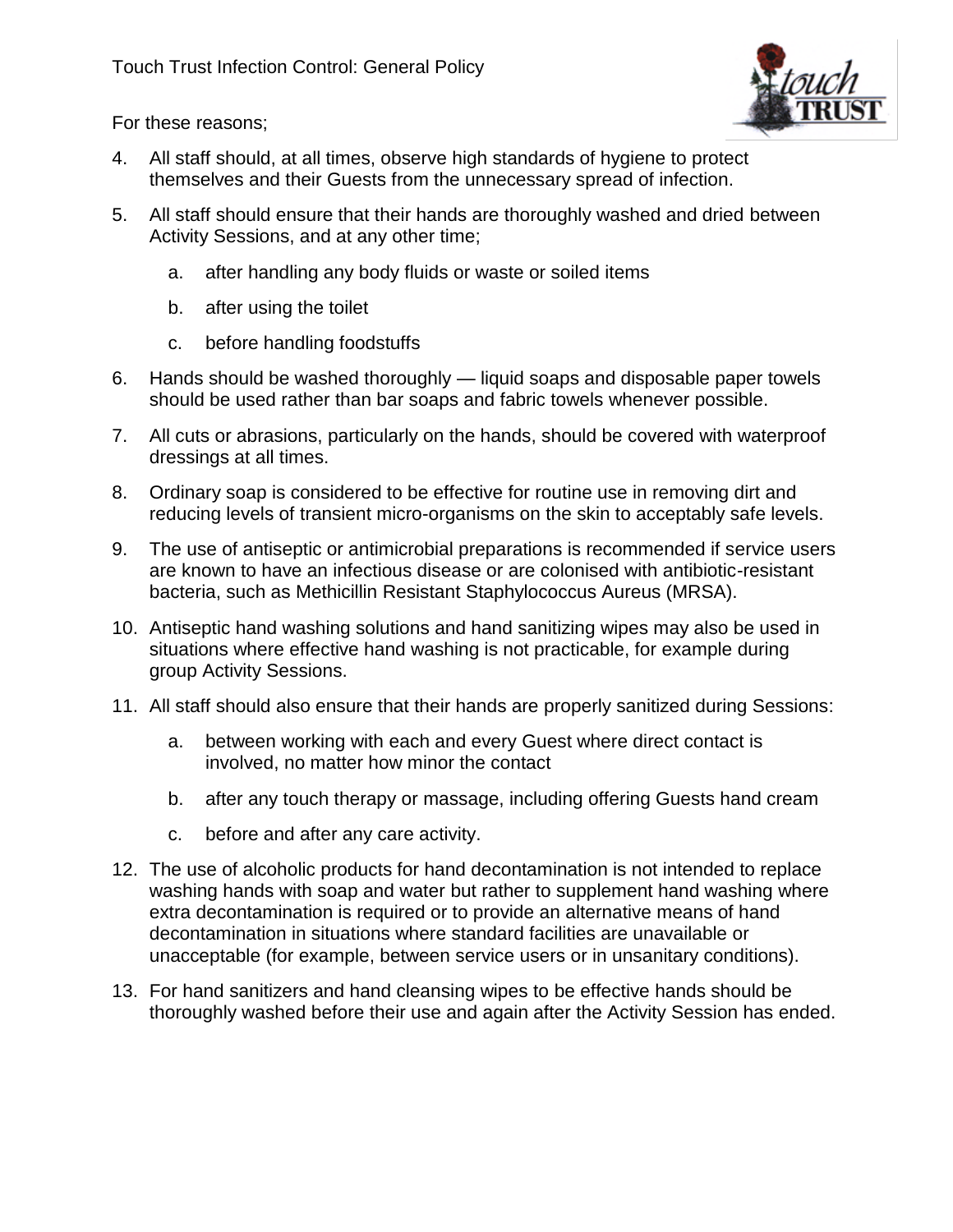

# **Equipment Cleaning to Prevent Cross Infection**

Touch Trust is aware that sharing equipment, including musical instruments, fabrics and hand cream used in our Activity Sessions between people at these sessions can also provide a transfer route for micro-organisms. Touch Trust therefore believes that maintaining clean and hygienic equipment for use in sessions is essential for effective infection control.

Effective equipment cleaning is the responsibility of all Creative Facilitators, and time will be allocated on the weekly timetable for this task. Creative Facilitators who fail to ensure the equipment they use in activity sessions is clean and hygienic may expose themselves, our Guests and others to infection. Therefore;

- 1. All equipment used in Activity Sessions that is offered to Guests by their partners and by our Creative Facilitators and must be clean and hygienic
- 2. Creative Facilitators are also responsible for ensuring that equipment that becomes contaminated during our sessions (e.g. by sputum), including musical instruments and fabric, is isolated from the rest of the equipment in use
- 3. Creative facilitators must ensure all the equipment left in the Session Rooms after their session is clean and dry
- 4. At least once a week, the musical instruments used in Activity Sessions must be cleaned using antibacterial spray and warm, soapy water, to ensure good hygiene maintenance.

# **Effective Laundry**

Touch Trust is also aware that several of our Guests will inevitably share the pillows, bean bags and sofas in our Session Rooms over the course of any given day. It is therefore very important that the fabrics, throws, sheets and pillowcases are kept clean and hygienic, and that the bean bags, mattresses and pillows offered to our Guests who have incontinence issues are waterproof and suitable for disinfection. To prevent microorganisms from being transferred by these routes, Session Leaders must therefore ensure that;

- 1. Any fabric, cushion or pillow that becomes soiled or contaminated (e.g. with urine, faeces or sputum) during an Activity Session is removed from the session room until it can be cleaned, and bagged ready to be laundered if necessary.
- 2. Water proof mattresses, pillows and sofas should be offered to Guests where there is an identified risk of contamination during session (e.g. due to incontinence)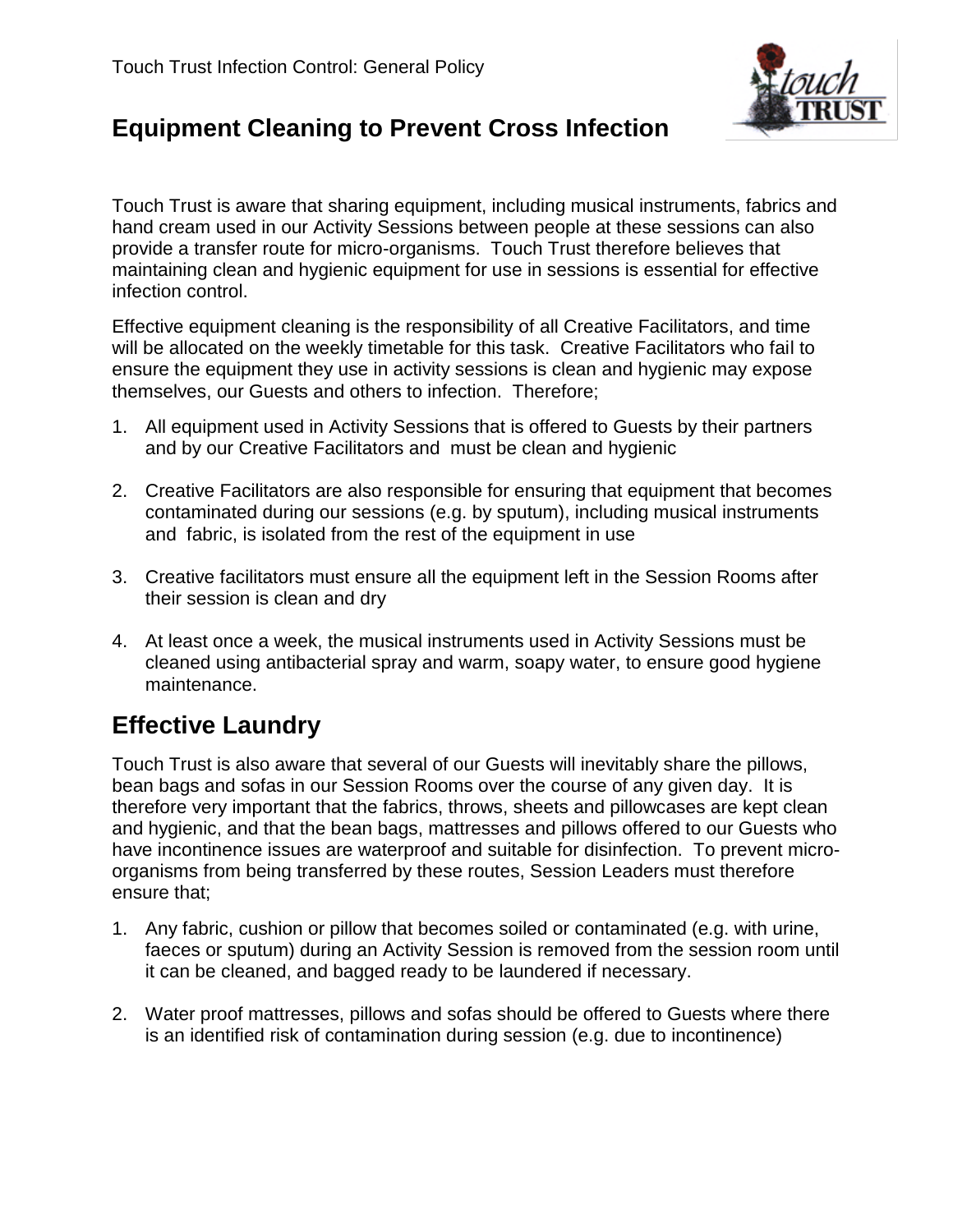

3. Protective gloves and aprons must be worn by all staff when handling contaminated fabric, pillows or cushions, and when cleaning waterproof mattresses and sofas, etc.

## **Handling and Disposal of Clinical and Soiled Waste**

- 1. All clinical waste should be disposed of in such a way that is compliant with the law and with locally agreed arrangements and protocols.
- 2. Waste that may be hazardous, such as sharps and clinical waste, should not be disposed of in standard waste
- 3. Non-clinical waste should be disposed of in the OFFENSIVE/HYGIENIC WASTE bins provided in the two disability toileting rooms here.

## **Use of Protective Clothing**

- 1. Adequate and suitable personal protective equipment should always be provided by Touch Trust, including vinyl disposable gloves and disposable plastic aprons.
- 2. All staff should who are at risk of coming into direct contact with body fluids should use these disposable gloves and disposable aprons.
- 3. The responsibility for ordering and ensuring that supplies of gloves and aprons are readily available and accessible lies with every member of staff. The need to replenish supplies must be communicated to Touch Trust's management.
- 4. All gloves supplied for use in personal care or in cleaning tasks should be vinyl and not latex, to prevent our Guests and staff suffering from an allergic reaction to latex gloves.

# **Cleaning and Procedures for the Cleaning of Spillages**

- 1. Staff should treat every spillage of body fluids or body waste as quickly as possible and as potentially infectious.
- 2. When cleaning up a spillage staff should wear protective gloves and aprons and use the disposable wipes provided wherever possible.
- 1. staff should make an urgent appointment to see a GP or, if none is available, Accident and Emergency
- 2. Managers should record and investigate the incident and ensure that the member of staff is offered appropriate "post-exposure prophylaxis" and counselling as required.

# **Food Hygiene**

1. All staff should adhere to Touch Trust's food hygiene policy and ensure that all food prepared on the premises is prepared, cooked, stored and presented in accordance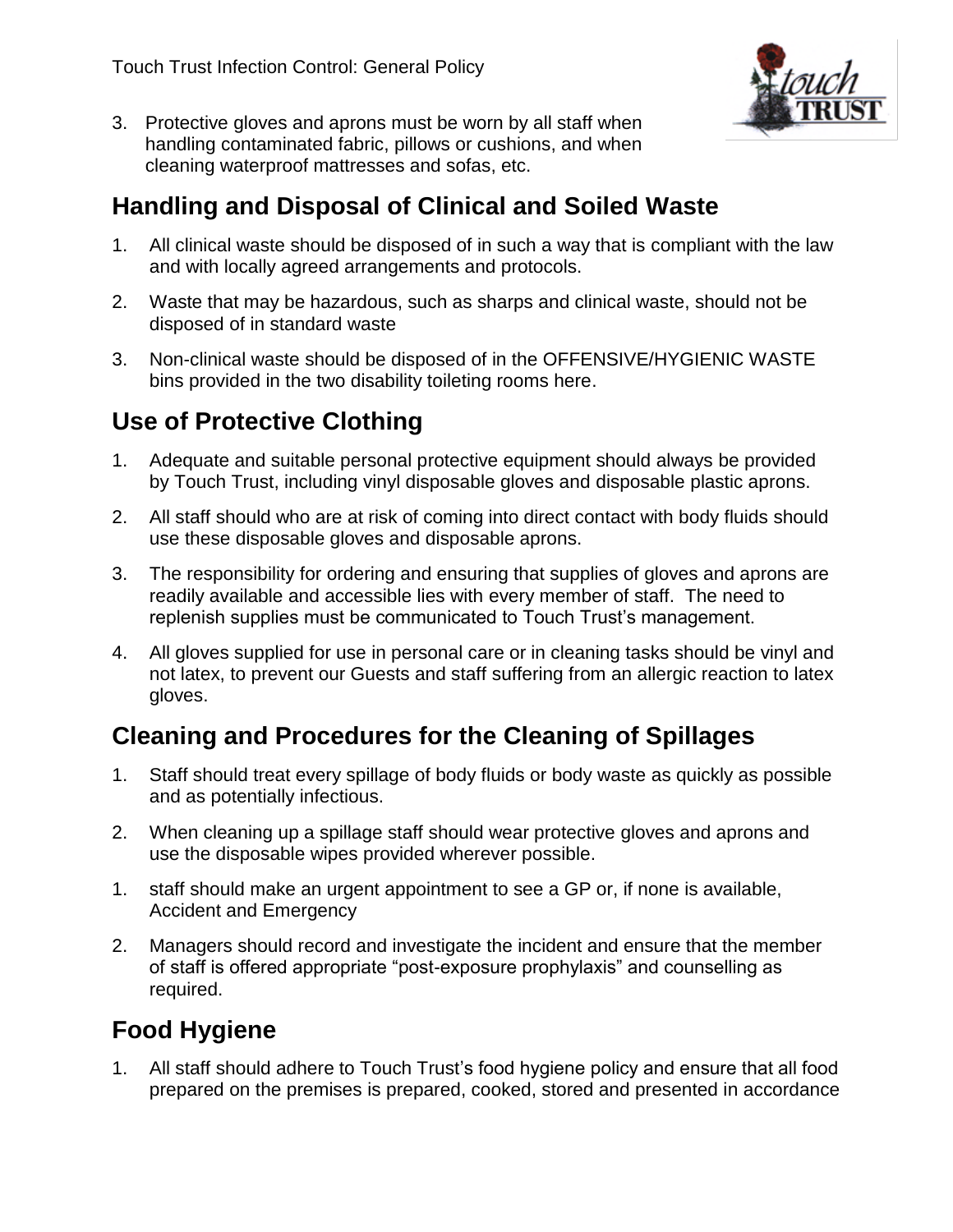

with the high standards required by the Food Safety Act 1990 and the Food Hygiene (England) Regulations 2013.

2. Any member of staff who becomes ill while handling food should report at once to his or her line manager.

## **Reporting**

The RIDDOR oblige the organisation to report the outbreak of notifiable diseases to the HSE. Notifiable diseases include: cholera, food poisoning, smallpox, typhus, dysentery, measles, meningitis, mumps, rabies, rubella, tetanus, typhoid fever, viral haemorrhagic fever, hepatitis, whooping cough, leptospirosis, tuberculosis and yellow fever.

Records of any such outbreak must be kept specifying dates and times and a completed disease report form must be sent to the HSE.

In the event of an incident, Bev Garside (Touch Trust's CEO) is responsible for informing the HSE.

RIDDOR forms are kept in the Health and Safety file in the administration area.

In the event of the suspected outbreak of an infectious disease at the organisation, the local Consultant in Communicable Disease Control or Communicable Disease Team should be contacted immediately.

# **Training**

All new Touch Trust staff should be encouraged to read the policy on infection control as part of their induction process. Existing staff should be offered training covering basic information about infection control. In-house training sessions should be conducted at least annually and all relevant staff should attend.

All new staff will be expected to complete induction training which complies with The Care Certificate Framework developed by Skills for Care/Skills for Health.

Claudia Molzhan is responsible for organising and coordinating training at Touch Trust.

## **Coronavirus (COVI -19) and Flu Pandemic**

A pandemic (such as Novel coronavirus, bird flu (avian influenza) or swine flu pandemic) has the potential to affect severely the organisation, its employees and their families, and requires specific planning over and above that made for other disasters. The impact of a pandemic on employee sickness absence rates, public transport systems, suppliers and health services is complex and requires the extension of provisions contained in the organisation's primary business continuity plan. A Pandemic has the potential to affect all businesses and employers in a region, including those providing essential services on which this business relies.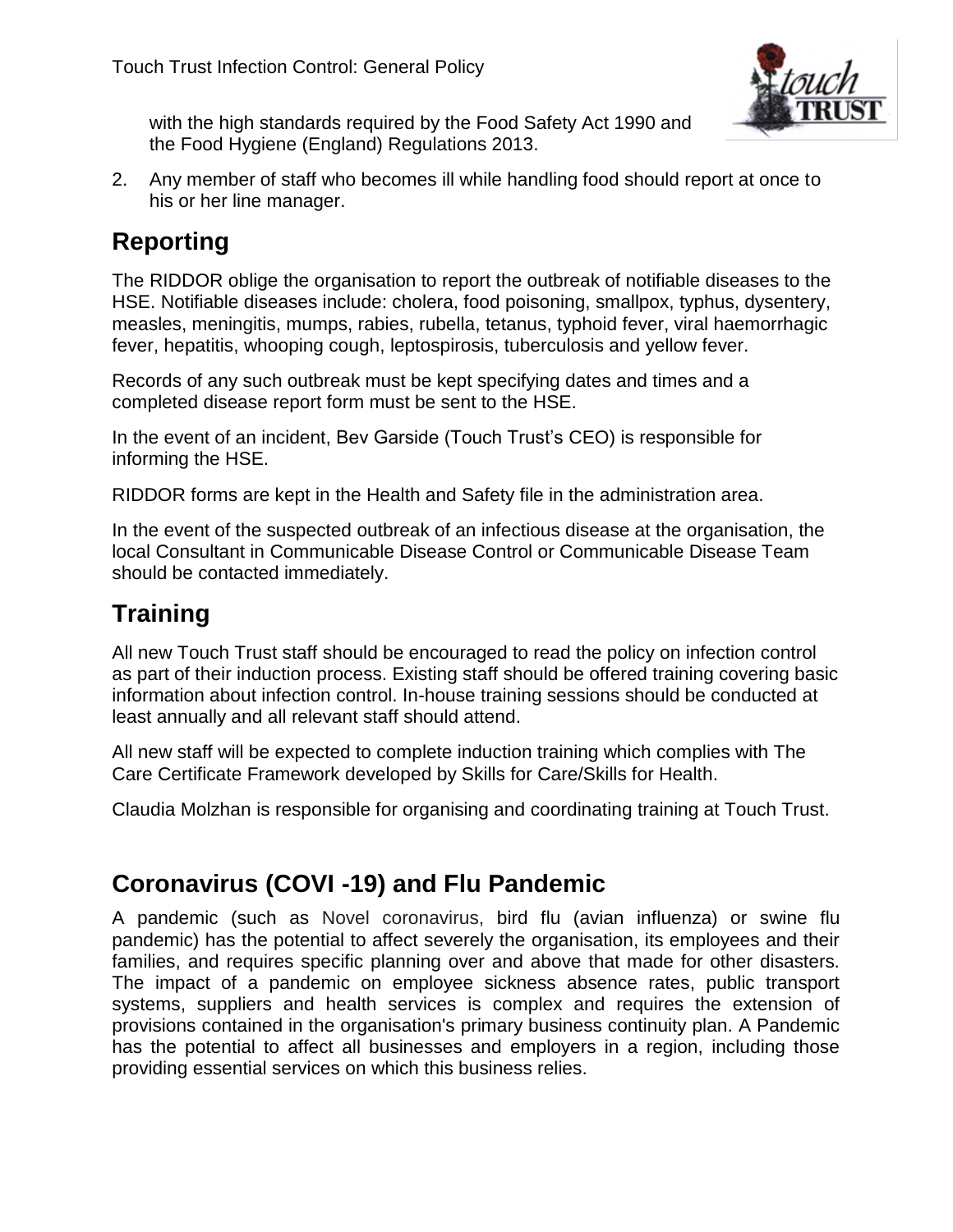

This plan provides a system for the organisation to plan for, respond to, and recover from a pandemic, using the World Health Organisation alert

phases to trigger organisation-level actions once evidence emerges of increased human-to-human transmission.

The plan focuses on:

- enhanced protection for high-risk work sites, vulnerable employees; and guests
- raising employees' awareness of the threat of a pandemic and testing their preparedness;
- maintaining health surveillance and hygiene measures; and
- producing action plans that are specific to the organisation's location.

#### **Planning for a Pandemic**

Vivette Boon is the organisation's designated pandemic coordinator. The functions of the pandemic co-ordinator include:

- maintaining the team's own awareness of global developments in virus strains (including guidance on containment strategies);
- ensuring that external stakeholders are involved in planning for a pandemic (e.g. suppliers, insurers, customers and, where relevant, the public).
- stockpile essential supplies, materials and equipment;
- ensure that maintenance plans are up to date to guarantee that all equipment essential to the business's operation is capable of sustained operation in the event of a pandemic;
- prepare timelines for how long it will be possible for the organisation to carry out its essential functions without critical supplies, personnel and equipment;
- ensure that occupational health services are involved in pandemic planning and encourage a high take-up of vaccinations amongst employees, if available;
- prioritise staff for vaccines and antiviral medications in accordance with the essential functions/services identified;
- put in place a pandemic response protocol that will inform steps to heighten awareness of the organisation's infection control procedures, particularly provisions covering hand hygiene;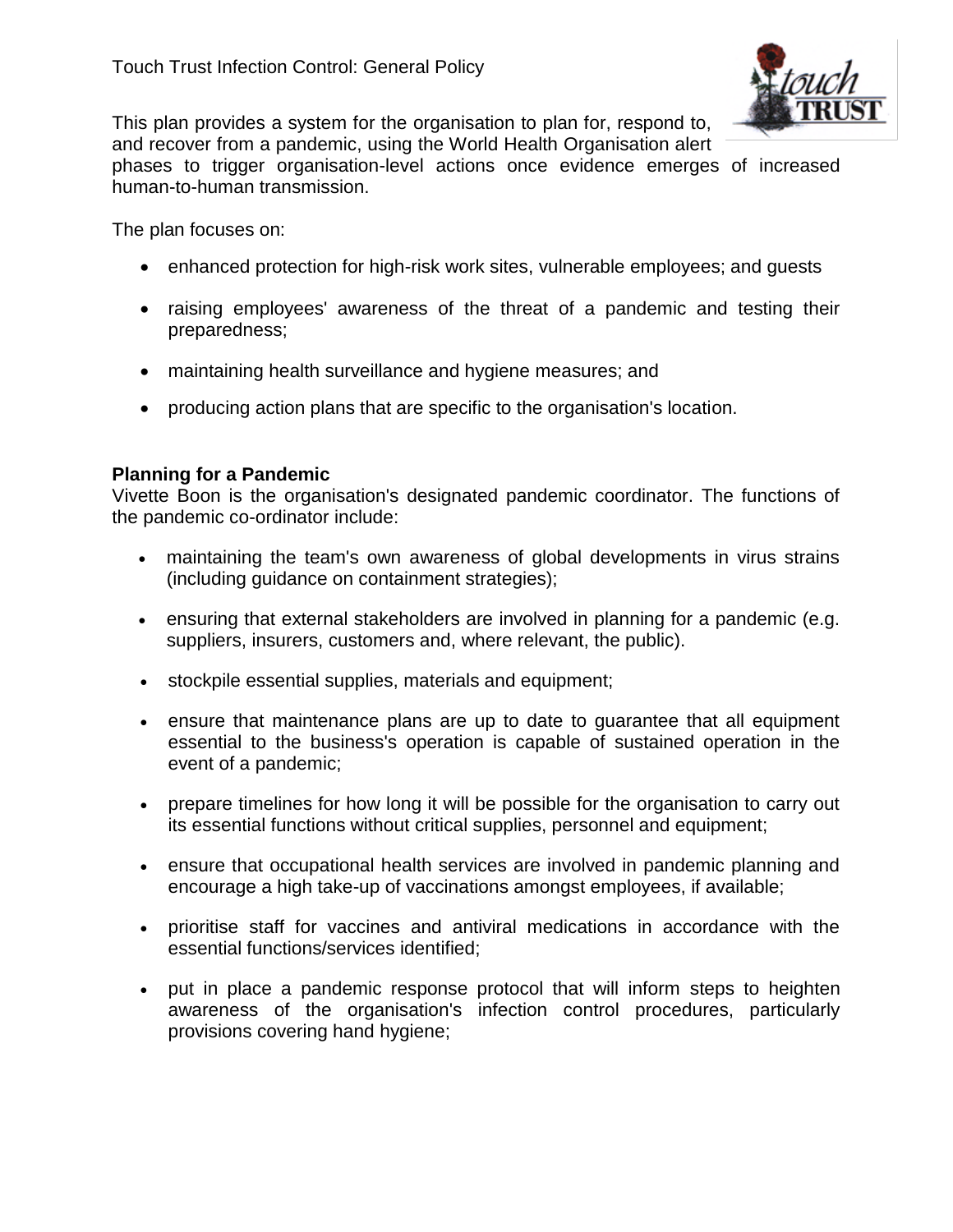

- ensure that adequate supplies of infection control materials (e.g. alcohol-based hand cleaners or wipes, gloves and masks) are held in preparedness for a pandemic; and
- consult the organisation's legal services function in relation to this contingency plan, paying particular attention to questions surrounding the quarantining of employees returning from personal travel to affected areas and whether or not a worker who has been exposed to the virus but shows no symptoms should be kept away from work.

#### **Transmission Interventions: Infection Control**

During a pandemic, the organisation will seek to reduce the overall and specific risks to staff by taking appropriate infection control actions (e.g. strengthening guidance on hand washing, unnecessary contact such as hand shaking, and coughing).

Basic health protection advice will be issued to all staff, including guidance on:

- avoiding close contact;
- staying at home when sick;
- covering mouth and nose when sneezing and coughing;
- cleaning hands; and
- avoiding touching eyes, nose and mouth.

Additional protection measures will be taken to ensure that influenza / coronavirus (COVID-19) cannot spread through contaminated objects and surfaces, such as handles, railings and equipment. Surfaces touched by hands will be cleaned at least daily using either soap and water or disinfectant.

Staff with flu-like / coronavirus (COVID-19) symptoms will be required to stay at home until the symptoms disappear and will be allowed into the workplace only in extreme circumstances (e.g. to sustain essential operations that cannot be performed by other staff).

Stockpiles of personal protective equipment, including masks and gloves, will be held, and used during a pandemic, with appropriate training and fitting (particularly in the case of masks).

#### **Communications**

The organisation will distribute information to employees on the disease that:

 gives information to employees and their families on the symptoms of the virus and modes of transmission;